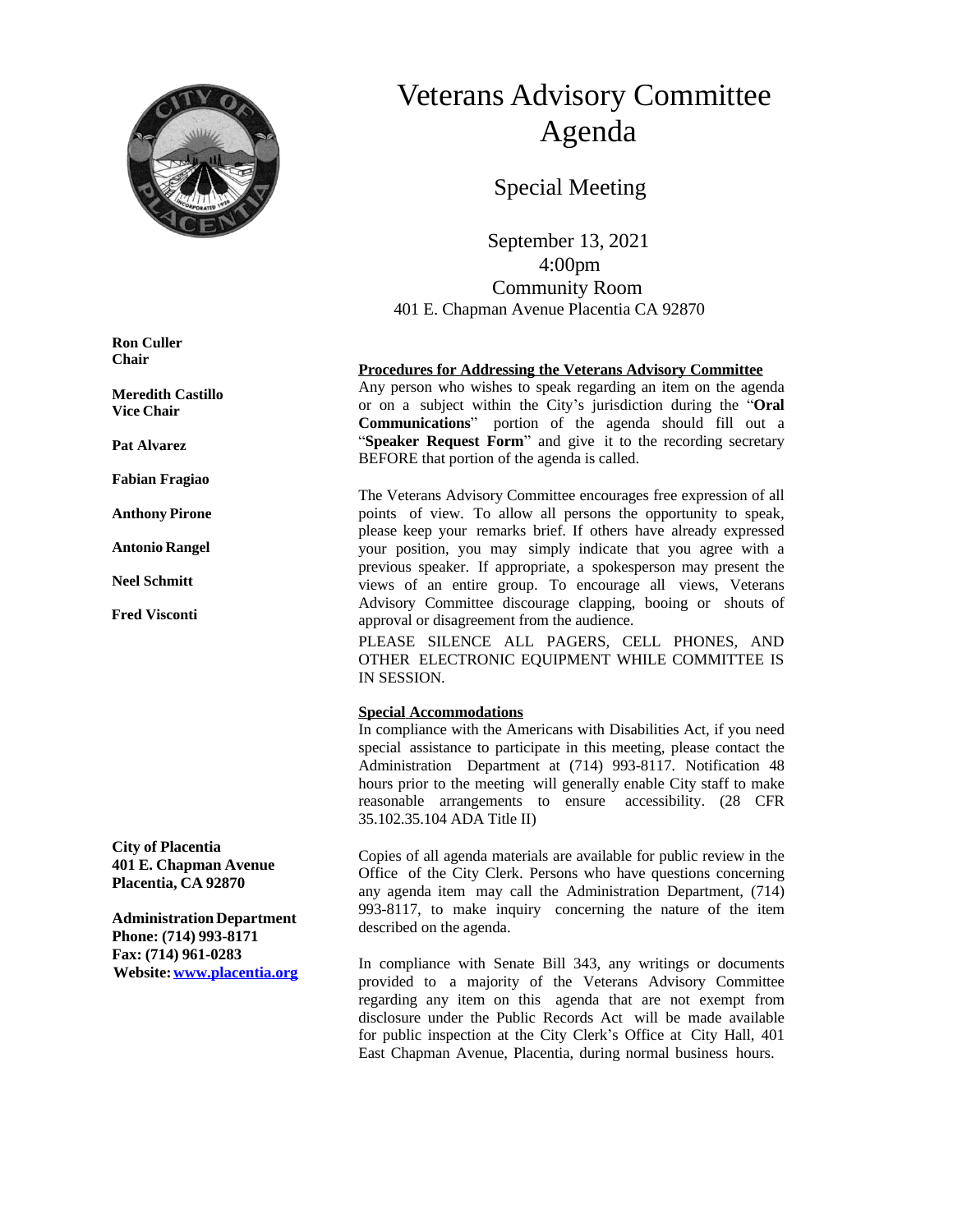# **VETERANS ADVISORY MEETING REGULAR MEETING**

September 13, 2021 4:00 p.m. – Placentia City Hall

## **MEETING CALLED TO ORDER**

### **ROLL CALL**: Chair / Ron Culler Smith Vice Chair/Meredith Castillo Pat Alvarez Fabian Fragiao Anthony Pirone Antonio Rangel Neel Schmitt Fred Visconti

## **PLEDGE OF ALLEGIANCE**

### **ORAL COMMUNICATIONS**

At this time, the public is invited to address the Veterans Advisory Committee concerning any agenda item, which is not a public hearing item or other items under the jurisdiction of the Veterans Advisory Committee.

### **COMMITTEE COMMENTS AND REPORTS**

The purpose of these reports is to provide information on projects and programs that are discussed at sub-committee meetings. No decisions are to be made on these issues. If a Committee member would like formal action on any of the discussed items, it will be placed on a future Committee Agenda.

## **VETERANS ADVISORY COMMITTEE AGENDA**

- 1. Minutes
	- a. Regular Meeting August 2, 2021 Recommended Action: Approve
- 2. 2021 Veterans Day Observance Program Initial preparation for 2021 Veterans Day Observance Ceremony program schedule for Thursday, November 11, 2021.
- 3. Monument Registration
- 4. Military Banner Criteria

## **STAFF COMMENTS**

### **ADJOURNMENT**